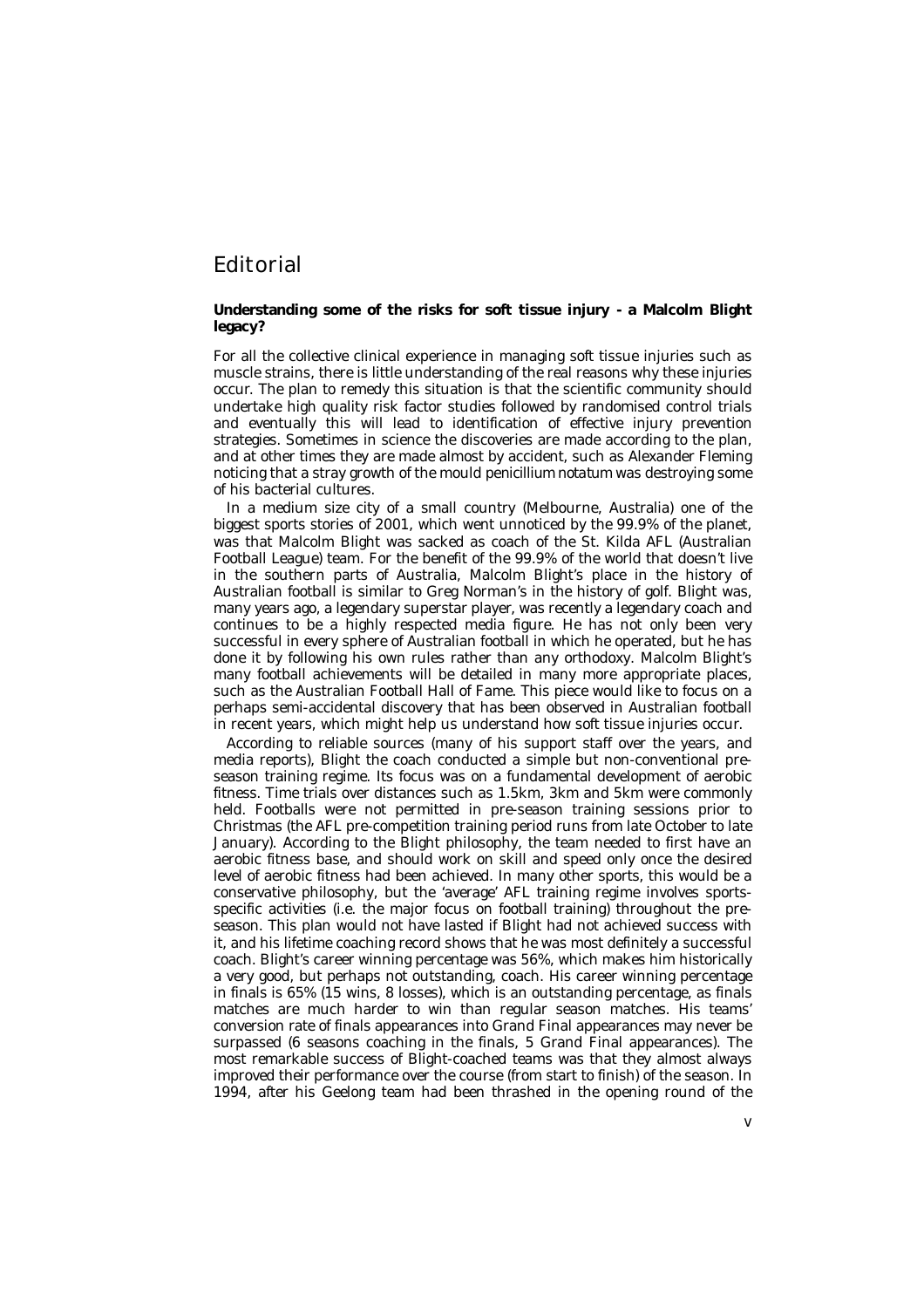season, Blight remarked that he was not worried about the loss because "the bloke who leads the marathon out of the stadium normally isn't still in front at the end of the race".

If the great strength of Blight-coached teams was their end of season form, their great weakness was slow starts. The Geelong team of 1993 ended the regular season on a 5-0 winning run, of which the last 4 matches were comprehensive victories against teams that played in the finals. Even though they had the best recent form of any team at the start of the 1993 finals series, their season winloss record was only 12-8, which was not good enough to actually qualify for the finals. In Blight's two seasons as the Premiership coach, his Adelaide teams of 1997 and 1998 both started the season with a 2-4 win-loss record. There was apparently no tactical reason why Blight-coached teams did not perform well early in the season, and the likely cause, according to various support staff at his teams, was a higher than expected rate of early-season injuries. This included a high rate of hamstring strains, which are common early-season injuries for many AFL teams (Orchard and Seward, 2002). By the time Blight arrived at St. Kilda, he was apparently aware that this was an inevitable side effect of his pre-season training program, but one that he felt was a necessary means to the end of better performance later in the season.

David Parkin was another highly successful and highly influential AFL coach of the late 20th Century. At the *Football Australasia* conference in Melbourne in July 1998, he told the audience that the AFL premiership team was not usually the most talented team for that season but was instead the "good team that suffered the least injuries". The injury statistics from the years 1990-2001 strongly support his argument except for 2 seasons: 1997 and 1998 (premiership team - Adelaide, coach - M. Blight). In both of these years, Adelaide was neither the best-performed team for the year nor the least injured, but was the best-performed team in the finals, which was all that mattered. It is also worth noting that Adelaide in those years fortuitously managed to have their best run with injuries for the year during the finals. Therefore, the Parkin logic may have therefore still applied to a certain extent, in that Adelaide were not able to win all that many games during times of the season when they had many injuries, yet with a stronger team on deck in the finals they performed far better.

With the benefit of hindsight, Australian football experts can proffer the theory that the Adelaide Crows of 1997 and 1998 and Malcolm Blight the coach were the perfect match. This was a team that may have been slightly short on superstar quality as far as premiership teams are measured, but had excellent depth. It was able to win 2 premierships by maximising the performance of its playing list during the finals, and was able to survive bad runs with injury during the season due to good depth in the playing list. The same experts can mount a similar explanation as to possibly why St. Kilda of 2001 and Malcolm Blight the coach were a bad mix. This team relied heavily on a small number of superstar players and, as soon as some of the superstars were injured, the team capitulated. Even with all of the insight that history can give us (and presuming the assumptions made by this editorial), one can't predict whether a Blight-style pre-season training for a team next year would necessarily help it win the Premiership because of superior late-season fitness, or miss the finals because of a high earlyseason injury rate.

Was there any reason why Blight-coached teams tended to suffer more than their expected share of early-season injuries, particularly hamstring strains? The